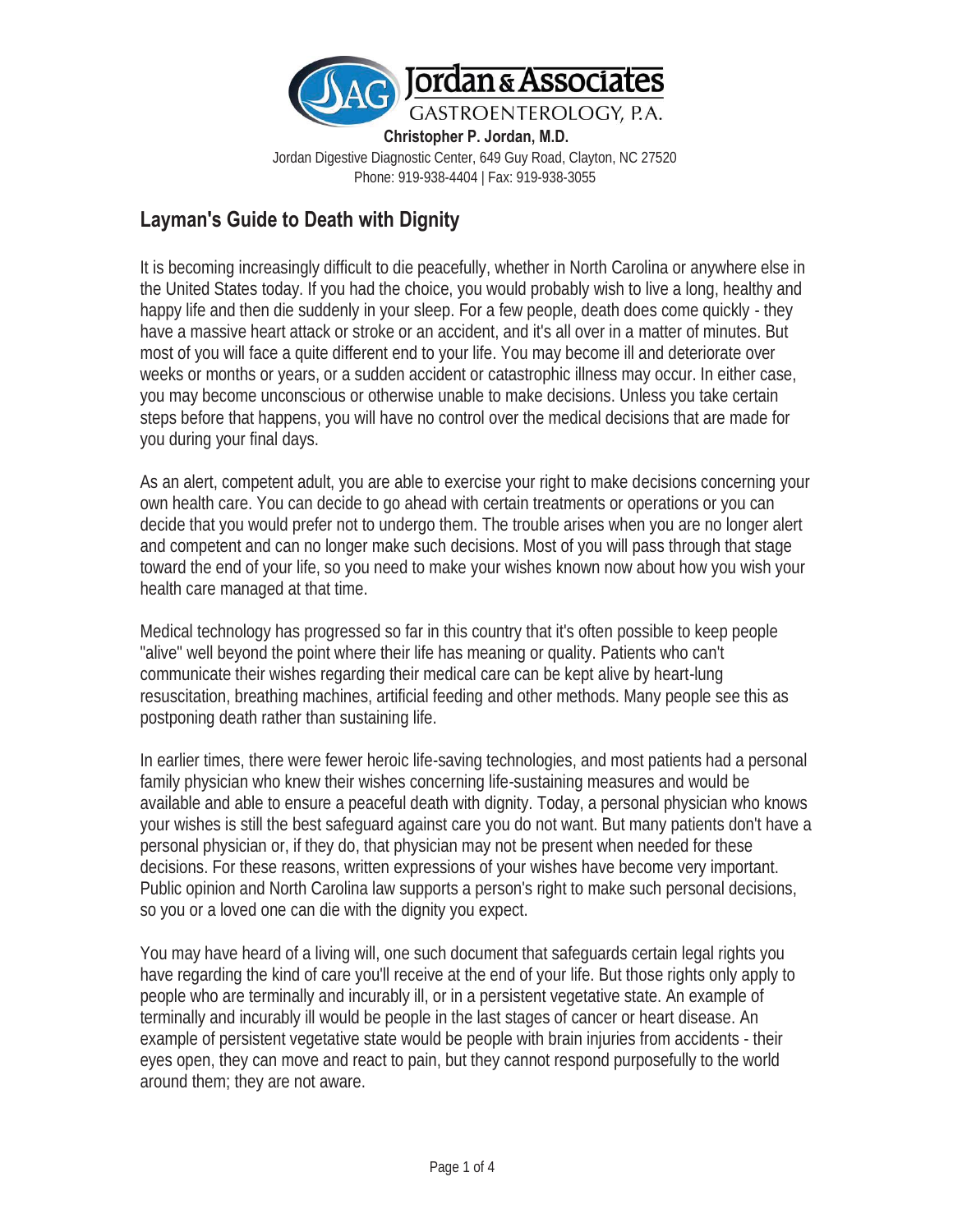

**Christopher P. Jordan, M.D.** 

Jordan Digestive Diagnostic Center, 649 Guy Road, Clayton, NC 27520 Phone: 919-938-4404 | Fax: 919-938-3055

The living will does not apply to people who have had a stroke and lapse into coma. Such people are totally and completely unresponsive, but not terminally and incurably ill, nor are they in a persistent vegetative state. Sometimes they can breathe unaided and their heart beats, but that is the extent of their life. The living will also does not apply to people who develop severe dementia. These individuals undergo progressive and untreatable mental degeneration and eventually become totally unable to care for themselves. None of these people can be helped by a living will until just before they die because until then, they cannot be defined as terminally and incurably ill or in a persistent vegetative state, and that can be many years after they become ill.

Advance care documents state the kind of care you expect at the end of your life should you become unable to speak and decide for yourself. The living will, the health care power of attorney, and the medical directive are the advance care documents that let competent people instruct their family, physicians, friends, lawyers, clergy and others important in their lives about their wishes for medical care.

This document was written to help people who want to die with dignity. It explains what advance care documents can do and discusses the shortcomings of each. It is the result of the cooperative efforts of most of the people who could be involved in helping you during the last months of your life: physicians, nurses, emergency medical personnel, clergy, ethicists, attorneys, and representatives of nursing homes, hospices, home health agencies and hospitals. We all want you to be able to decide for yourself what you do and do not want done to you when you are no longer able to speak for yourself and have your wishes carried out.

North Carolina statutory living will and health care power of attorney forms are linked to this document. Examine them carefully. You might want to consult with your family, physician, friends, attorney and clergy.

### **Advance Care Documents - The Living Will**

North Carolina has a law (the Right to a Natural Death Act) that says you can execute a living will (exactly as presented in the attached living will form) and that it will be honored. In effect, when you execute a living will you state that you do not want your life to be prolonged by extraordinary means or artificial nutrition or hydration if you choose in the event of a terminal and incurable condition or a persistent vegetative state. A living will is simple to fill out and only requires the signature of two witnesses (who are not related to you) and a notary public. It is a good starting place for people who want to control the end of their life. You write and sign a living will when you are mentally alert and competent. It remains effective when you can no longer direct your health care. This is the first and easiest step to ensure your death with dignity.

Living wills have limited applications. A living will executed in North Carolina may not be valid in another state since living will laws differ in virtually every state that has one. Living wills don't apply to people in a coma or with severe dementia unless they are also terminally and incurably ill. There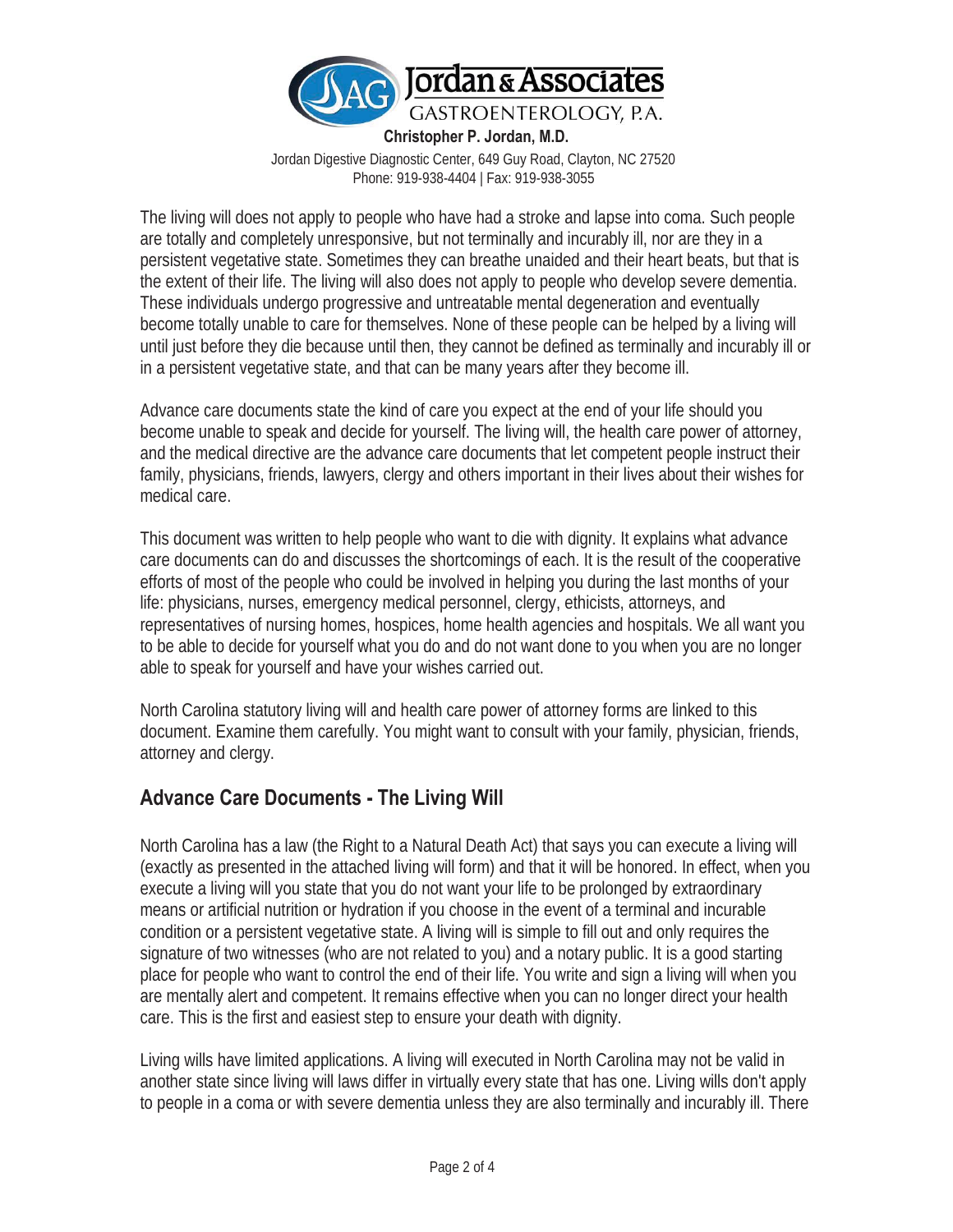

**Christopher P. Jordan, M.D.**  Jordan Digestive Diagnostic Center, 649 Guy Road, Clayton, NC 27520 Phone: 919-938-4404 | Fax: 919-938-3055

is also a continuing controversy about what is and is not meant by a "desire that my life not be prolonged by extraordinary means." (Does it just mean don't restart my heart if it stops, or does it mean don't treat my pneumonia?) But because North Carolina law protects doctors, nurses and other healthcare personnel who honor your properly executed living will, it is an excellent way of having your wishes carried out.

## **Health Care Power of Attorney**

There is a better chance that your wishes expressed in your living will or medical directives will be carried out if you discuss them in advance with your physician and with your next of kin. Even better, you can also name someone to make healthcare decisions for you (your surrogate) by executing a health care power of attorney. Your surrogate can be anyone you choose from your spouse or adult children to a friend or attorney.

A durable power of attorney is a document that people have drawn up to give someone else the power to handle their business affairs for them should they become unable to act for themselves. A health care power of attorney does the same thing regarding medical care. Your surrogate makes healthcare decisions for you when you no longer can. North Carolina law allows you to give extensive directions to your surrogate, including incorporation of medical directives, and protects healthcare personnel who comply with the surrogate's instructions on your behalf. For example, it may be made broad enough to cover withholding life sustaining procedures or artificial feeding and hydration for severe dementia. A NC statutory health care power of attorney form is linked to this document. Study it, talk about it, and modify it, if you wish. It is legally protected and will provide clear evidence of your intentions.

# **The Medical Directive**

Because of the shortcomings of the living will, there was a movement in North Carolina toward the use of medical directives. This trend, however, subsided upon passage of the more flexible health care power of attorney. Nevertheless, a medical directive still may be used.

With a medical directive you may specify in advance, while you are mentally alert and competent, certain situations in which you do or don't wish certain medical interventions done to you. You can say, for instance, that if you have severe dementia and you develop pneumonia, you do want antibiotics given to you to treat the pneumonia. Or you can say that if you have severe dementia and then have a stroke and are unable to swallow food, you don't want a feeding tube put into you. You can limit the place you receive care, such as refusing transfer to a hospital as long as you can be kept comfortable at home or in a nursing home.

The power to execute a medical directive comes from your virtually unlimited right as a mentally alert and competent adult to refuse treatment. A medical directive is valuable evidence of decisions you made while you were competent for use in time when you are not competent. Remember, if